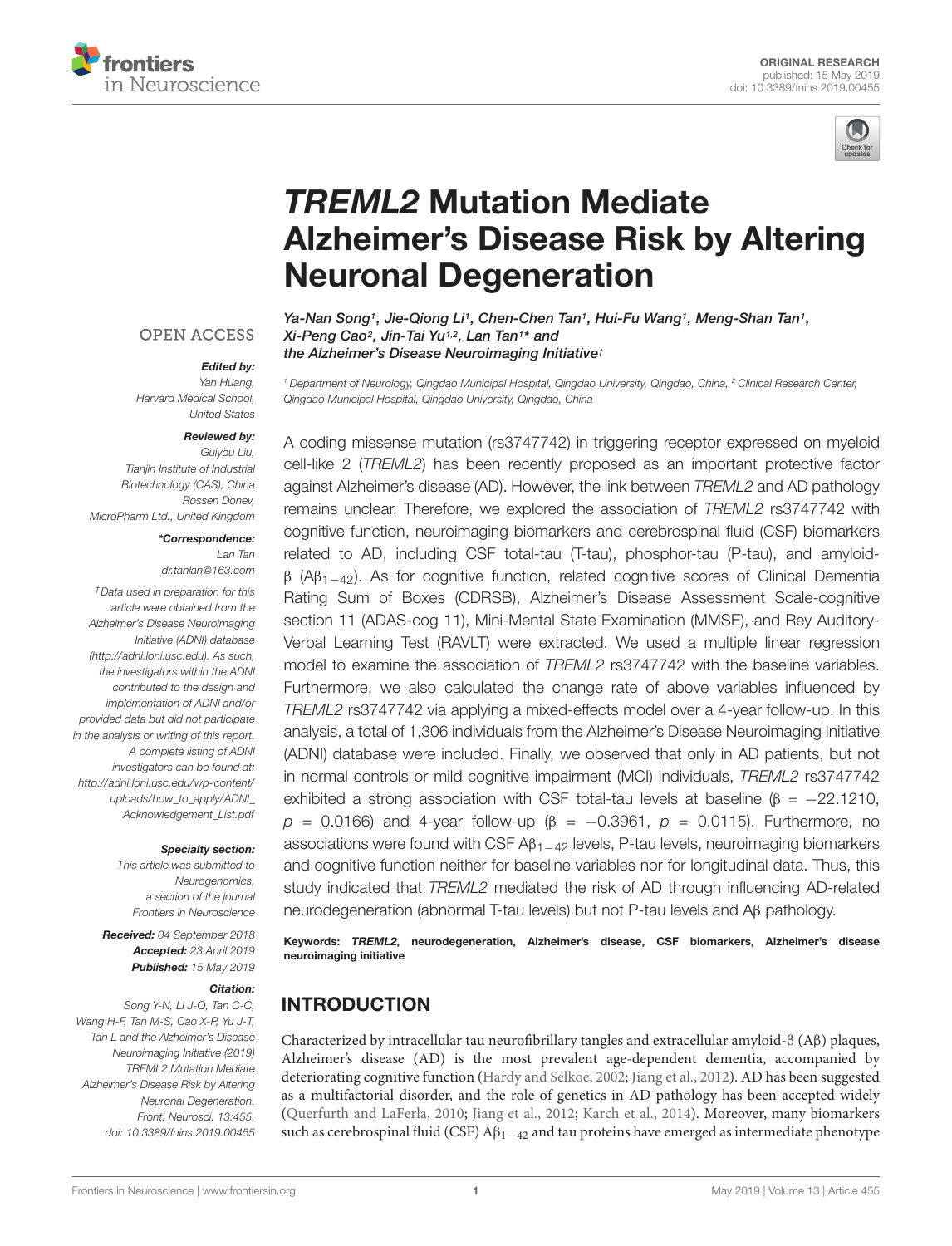approaches in genetic analyses of risk for us to explore the association between genetic variation and process of AD. In the past few years, many genetic variants associated with late-onset AD, such as APOE, BIN1, PICALM, PLD3, and NME8, have been identified to affect the process of AD pathology via modifying CSF Aβ1−<sup>42</sup> and tau levels [\(Schjeide et al.,](#page-5-3) [2011;](#page-5-3) [Liu et al.,](#page-5-4) [2014;](#page-5-4) [Wang et al.,](#page-5-5) [2015;](#page-5-5) [Liu et al.,](#page-5-6) [2016;](#page-5-6) [Wang et al.,](#page-5-7) [2016\)](#page-5-7).

A missense mutation (rs3747742-C) in TREML2 exhibited the highest linkage disequilibrium (LD) with rs9381040, which is an inter-genic SNP between TREM2 and TREML2 showing association with AD risk in the International Genomics of Alzheimer's Project [\(Lambert et al.,](#page-5-8) [2013;](#page-5-8) [Benitez et al.,](#page-4-1) [2014\)](#page-4-1). In the previous studies, TREML2 rs3747742 was identified as a protective factor against AD in Caucasians [\(Benitez et al.,](#page-4-1) [2014\)](#page-4-1), which was also verified by Jiang et al. in Han Chinese population [\(Jiang et al.,](#page-5-9) [2017\)](#page-5-9). However, little is known about the mechanism by which this genetic mutation modifies the risk of AD. This study is the first one designed to analyze the role of TREML2 rs3747742 in the pathogenesis of AD by examining the relation of rs3747742 with CSF proteins, neuroimaging biomarkers and cognitive function in the Alzheimer's Disease Neuroimaging Initiative (ADNI) database.

# MATERIALS AND METHODS

# ADNI Database and Subjects

Subjects included in our study were obtained from the ADNI database<sup>[1](#page-1-0)</sup>, which was launched in 2003 as a longitudinal study and recruited participants from almost 63 sites across the United States and Canada [\(Mueller et al.,](#page-5-10) [2005\)](#page-5-10). Detailed clinical information on the ADNI cohort has been reported previously [\(Petersen et al.,](#page-5-11) [2010\)](#page-5-11). Here, we restricted our ADNI cohort to general participants ( $N = 1,306$ ), cognitively normal (CN)  $(N = 374)$ , mild cognitive impairment (MCI)  $(N = 705)$ , and AD subjects ( $N = 227$ ) who underwent CSF protein examinations, neuroimaging biomarker measurements and cognitive function tests. Informed consent according to the Declaration of Helsinki was signed by all participants or their authorized representatives.

# Genetic Data

The Illumina Human 610-Quad Bead Chip (including 620,901 SNP and CNV markers) and Illumina Human Omini Express Bead Chip (including 730,525 SNP and CNV markers) were applied for genotyping of ADNI subjects [\(Saykin et al.,](#page-5-12) [2010\)](#page-5-12). Then these genotype data was made available for ADNI website via sample verification and quality control bioinformatics. Here, we obtained the genotype data of TREML2 (rs3747742)  $(N = 1,306)$  from the ADNI database. The data for our study were extracted from the ADNI database.

# CSF Biomarker Data

Data for CSF biomarkers, including CSF Aβ1−42, total tau (Ttau), and phosphor-tau (P-tau), was obtained from the ADNI database. The acquisition and measurement of CSF data have

<span id="page-1-0"></span><sup>1</sup><http://adni.loni.usc.edu/>

been described previously [\(Olsson et al.,](#page-5-13) [2005\)](#page-5-13). These CSF proteins were examined using the xMAP Luminex platform with Innogenetics/Fujirebio AlzBio3 immunoassay kits.

# Neuroimaging Data

The neuroimaging data, including MRI volumes of brain structures, and FDG-PET of cerebral metabolic rate for glucose (CMRgl), was from the ADNI database. The methods for acquisition and processing of cerebral image can be found in prior publications [\(Desikan et al.,](#page-4-2) [2006\)](#page-4-2). Here, many regions of interest (ROI) analysis, such as brain ventricles, hippocampus, and entorhinal cortex were conducted to calculate their associations with TREML2 genotypes.

## Neuropsychological Test

To test the influence of TREML2 rs3747742 on cognitive function, we extracted related cognitive scores of CDRSB, ADAScog 11, MMSE, and RAVLT in this study. Finally, the analyses of these baseline cognitive scores and their longitudinal changed scores over 4 years were conducted.

# Statistical Methods

We used Kruskal-Wallis rank sum test to examine the differences in clinical and demographic characteristics of participants included in our analysis. We performed a multiple linear regression model and a mixed-effects model to explore the associations of TREML2 genotypes with baseline and longitudinal variables, respectively. All above analyses were adjusted for age, gender, education, and APOEε4 status. Both outcome variables were normalized to z scores to facilitate the comparison between modalities. Statistical significance was considered to have been achieved when  $p < 0.05$ . Data analyses were performed using R version 3.4.1 statistical software.

# RESULTS

# Demographic Analysis

The demographic characteristics and clinical data of the participants are summarized in **[Table 1](#page-2-0)**. A total of 1,306 subjects (74.07±7.16 years, 572 women) were recruited. Specifically, 374 CN individuals (74.94 ± 5.53 years, 186 women), 705 MCI patients (73.18  $\pm$  7.59 years, 284 women), and 227 AD patients (75.40  $\pm$  7.72 years, 102 women) were included in this study. As expected, the three groups (CN, MCI, and AD subjects) showed significant differences in MMSE scores and CSF protein levels.

# TREML2 rs3747742 and Baseline Variants

In our analysis, we examined the association of a missense mutation (rs3747742) in TREML2 with CSF proteins, neuroimaging biomarkers and cognitive function among the total participants as well as three clinically diagnosed groups at baseline. Finally, the results indicated that in total participants and AD patients rs3747742 was associated with the level of CSF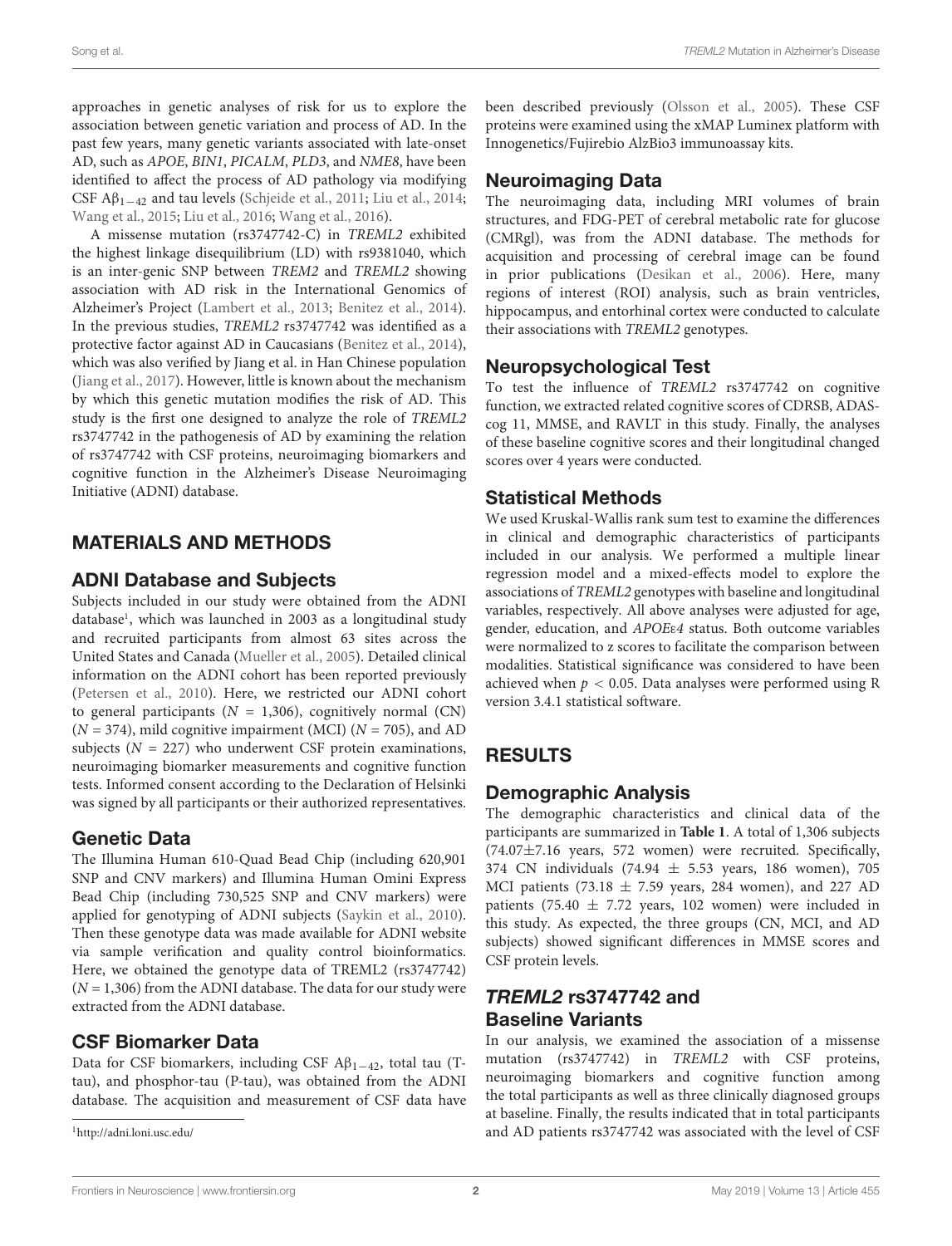| <b>Characteristics</b><br>Age (years) | All participants (N, mean $\pm$ SD) |                    | CN group (N, mean $\pm$ SD) |                    | MCI group (N, mean $\pm$ SD) |                    | AD group (N, mean $\pm$ SD) |                    | P-value |
|---------------------------------------|-------------------------------------|--------------------|-----------------------------|--------------------|------------------------------|--------------------|-----------------------------|--------------------|---------|
|                                       | 1,306                               | $74.07 \pm 7.16$   | 374                         | $74.94 + 5.53$     | 705                          | $73.18 \pm 7.59$   | 227                         | $75.40 + 7.72$     | < 0.001 |
| Gender<br>(male/female)               | 1,306                               | 734/572            | 374                         | 188/186            | 705                          | 421/284            | 227                         | 125/102            | 0.011   |
| Education (years)                     | 1,306                               | $15.80 \pm 2.91$   | 374                         | $16.28 \pm 2.71$   | 705                          | $15.85 \pm 2.88$   | 227                         | $14.88 \pm 3.08$   | < 0.001 |
| ApoE ε4 (0/1/2)                       | 1,306                               | 702/483/121        | 374                         | 269/94/11          | 705                          | 360/276/69         | 227                         | 73/113/41          | < 0.001 |
| Genotype<br>$(TT/TC+CC)$              | 1,306                               | 648/658            | 374                         | 182/192            | 705                          | 353/352            | 227                         | 113/114            | 0.899   |
| MMSE (scores)                         | 1,306                               | $27.24 \pm 2.57$   | 374                         | $29.08 \pm 1.11$   | 705                          | $27.56 \pm 1.79$   | 227                         | $23.24 \pm 2.05$   | < 0.001 |
| $CSF - AB (pg/ml)$                    | 887                                 | $174.95 \pm 53.67$ | 252                         | $199.76 \pm 52.82$ | 495                          | $171.62 \pm 51.81$ | 140                         | $142.06 \pm 38.83$ | < 0.001 |
| CSF - T-tau<br>(pg/ml)                | 880                                 | $88.61 \pm 51.76$  | 251                         | $69.59 \pm 32.38$  | 492                          | $89.23 \pm 53.50$  | 137                         | $121.25 \pm 55.29$ | < 0.001 |
| CSF - P-tau<br>(pg/ml)                | 887                                 | $37.68 \pm 22.00$  | 252                         | $30.40 \pm 15.86$  | 495                          | $38.64 \pm 22.45$  | 140                         | $47.40 \pm 25.26$  | < 0.001 |

<span id="page-2-0"></span>TABLE 1 | The characteristics of included subjects at baseline.

CN, cognitively normal; MCI, mild cognition impairment; AD, Alzheimer's disease; MMSE, Mini- Mental State Examination; CSF, cerebrospinal fluid; Aβ, amyloid-β; T-tau, total tau; P-tau, phosphorylated tau. Data are given as mean ± standard deviation unless otherwise indicate. P-value indicates the value for the main effect of each subgroup (CN, MCI, and AD group), as assessed with analyses of Kruskal-Wallis rank sum test.

T-tau, but not with CSF  $A\beta_{1-42}$  level, P-tau level, neuroimaging biomarkers and cognitive function (**[Table 2](#page-3-0)** and **[Supplementary](#page-4-3) [Table 1](#page-4-3)**). In total participants, subjects with CC and TC genotypes had lower T-tau levels ( $\beta = -7.7764$ ,  $p = 0.0143$ ) when adjusted for age, gender, education, and APOEε4 status. In addition, AD patients with C allele (CC, TC) had lower T-tau levels than those with TT genotype ( $\beta = -22.1210$ ,  $p = 0.0166$ ) when adjusted for age, gender, education, and APOEε4 status (**[Figure 1A](#page-3-1)**).

# TREML2 rs3747742 and Longitudinal Changes

Furthermore, we also tested the correlations of TREML2 rs3747742 with longitudinal changes of CSF protein levels, neuroimaging biomarkers and cognition over a 4-year followup. We found that total participants ( $\beta = -0.1548$ ,  $p = 0.0096$ ) (**[Table 2](#page-3-0)**) and AD patients ( $\beta$  = −0.3961, p = 0.0115) with C allele (CC, TC) showed a slower rate of change in CSF T-tau levels than TT allele carriers after controlling for age, gender, education and APOEε4 status (**[Figure 1B](#page-3-1)**), but no associations were found with CSF  $A\beta_{1-42}$  levels, CSF P-tau levels, neuroimaging biomarkers and cognitive function (**[Table 2](#page-3-0)** and **[Supplementary Table 1](#page-4-3)**).

# **DISCUSSION**

This study investigates the association of TREML2 rs3747742 with CSF protein levels, neuroimaging biomarkers and cognition in total participants as well as CN, MCI and AD subjects. Our main finding was that the coding missense mutation of TREML2 (rs3747742-C) was closely related to decreased baseline CSF T-tau concentrations and slower rate of longitudinal changes in CSF T-tau levels during the 4 years follow-up in AD patients. Located at *TREML2*, rs3747742 shows the highest LD ( $r^2 = 0.73$ ,  $D' = 0.86$ ) with the GWAS SNP rs9381040 [\(Benitez et al.,](#page-4-1) [2014\)](#page-4-1), which was confirmed to be the top-significant SNP  $(p = 6.3 \times 10^{-7})$  around TREML2 [\(Lambert et al.,](#page-5-8) [2013\)](#page-5-8). It

was previously reported that both of the above two minor alleles of rs9381040 (β = -0.02,  $p = 4.11 \times 10^{-4}$ ) and rs3747742 (β = -0.02,  $p = 1.4 \times 10^{-4}$ ) were strongly associated with CSF P-tau levels and lower risk of AD ( $p = 1.21 \times 10^{-5}$ , CI = 0.88-0.95;  $p = 8.66 \times 10^{-5}$ , CI = 0.89-0.96) [\(Benitez](#page-4-1) [et al.,](#page-4-1) [2014\)](#page-4-1). In the present analysis, we demonstrated rs3747742 was not associated with CSF  $\mathbf{AB}_{1-42}$  level, which was consistent with the result of [Benitez et al.](#page-4-1) [\(2014\)](#page-4-1). Furthermore, we also detected that rs3747742 was not correlated to CSF P-tau levels but was associated with CSF T-tau levels. This discrepancy may be due to the differences in the grouping of subjects in the two studies. Specifically, the previous analysis was performed in two groups, including the AD group and the control group, but in this study we divided participants into three different clinical subgroups (AD, MCI, and CN groups) [\(Benitez et al.,](#page-4-1) [2014\)](#page-4-1). Another reason may be the too small sample size of AD subjects in this study, which caused bias in the results of the study. Therefore, more large-scale studies are warranted to confirm this conclusion.

Previous studies have demonstrated that as the functional coding mutation in TREML2 gene, rs3747742 can encode related proteins and exhibit association with the risk of AD [\(Cruchaga](#page-4-4) [et al.,](#page-4-4) [2013\)](#page-4-4). TREM2 and TREML2 are structurally similar proteins encoded by the same gene cluster on chromosome 6, which have the opposite effect on the risk of AD. A recent study showed that TREM2 and TREML2 could strictly regulate microglial proliferation, whose dysfunctions may contribute to AD pathogenesis via impairing brain innate immunity [\(Zheng et al.,](#page-5-14) [2016\)](#page-5-14). TREML2 is a single-pass type I transmembrane protein containing an extracellular Iglike type V domain and a potential cytoplasmic +xxPxxP SH3-binding motif, which can mediate signal transduction through its cytoplasmic tail [\(King et al.,](#page-5-15) [2006\)](#page-5-15). Stimulated by inflammatory factors, TREML2 up-regulates the expression of neutrophils and macrophages associated with immune responses, a process that activates immune-related cells to respond to inflammatory stimuli, thereby amplifying the inflammatory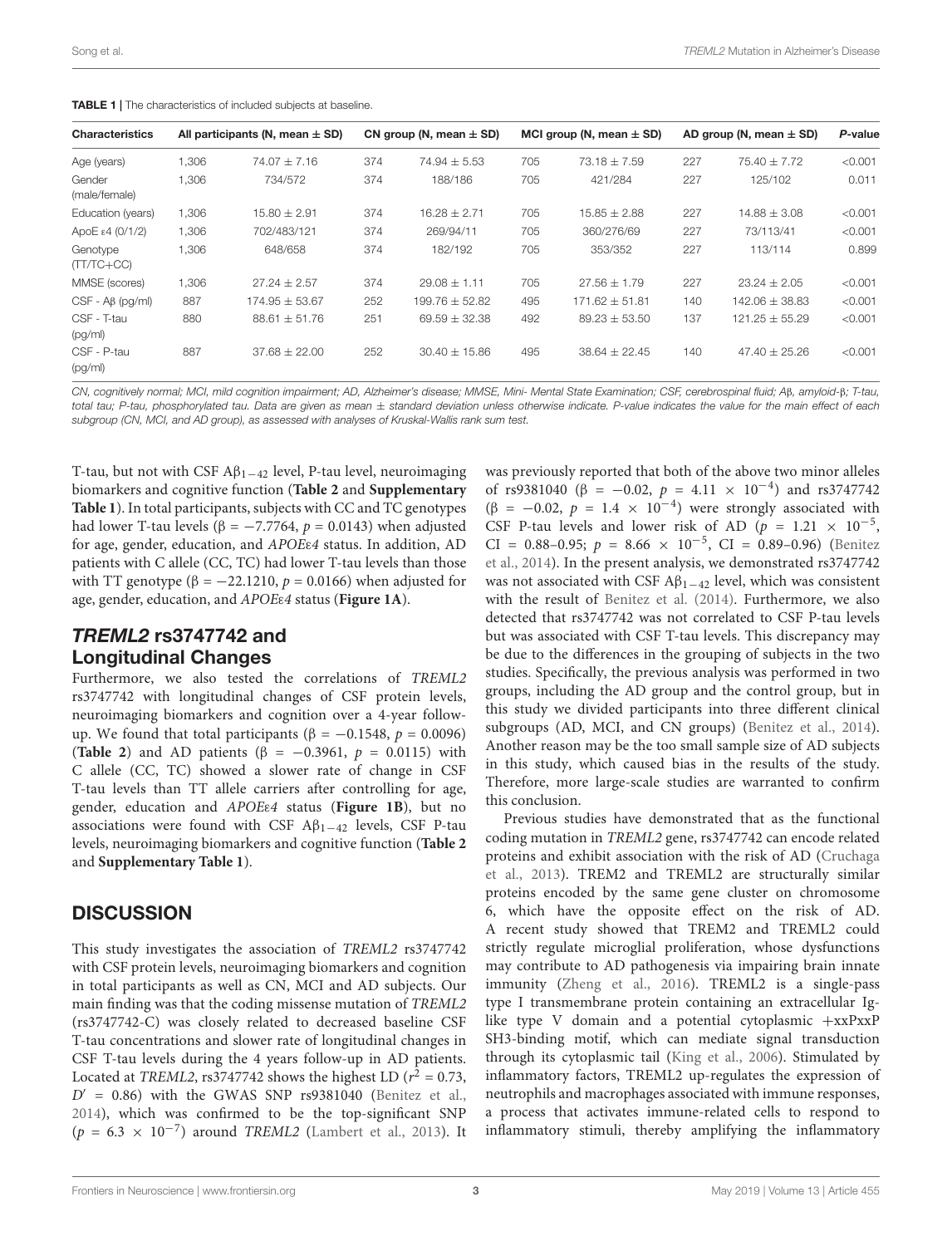<span id="page-3-0"></span>TABLE 2 | The correlations of rs3747742 with CSF proteins and cognitive function.

| <b>Characteristics</b> |                 | <b>Total</b>         |         | CN                   |         | <b>MCI</b>           |         | AD                   |         |
|------------------------|-----------------|----------------------|---------|----------------------|---------|----------------------|---------|----------------------|---------|
|                        |                 | <b>B</b> Coefficient | P-value | <b>B</b> Coefficient | P-value | <b>B</b> Coefficient | P-value | <b>B</b> Coefficient | P-value |
| <b>Baseline</b>        | $CSF-AB$        | 2.8717               | 0.3400  | 5.0308               | 0.4147  | 2.7691               | 0.4910  | $-2.4739$            | 0.6817  |
|                        | CSF-T-tau       | $-7.7764$            | 0.0143  | $-4.2753$            | 0.2895  | $-3.9847$            | 0.3771  | $-22.1210$           | 0.0166  |
|                        | CSF-P-tau       | $-2.1127$            | 0.1330  | $-0.1286$            | 0.9484  | $-0.9684$            | 0.6210  | $-7.7394$            | 0.0653  |
|                        | <b>CDRSB</b>    | 0.0085               | 0.8784  | $-0.0028$            | 0.8360  | $-0.0019$            | 0.9770  | 0.0070               | 0.9748  |
|                        | ADAS-cog 11     | 0.1616               | 0.5200  | $-0.3747$            | 0.2083  | 0.1040               | 0.7480  | 1.2402               | 0.1449  |
|                        | <b>MMSE</b>     | $-0.1015$            | 0.2979  | $-0.3018$            | 0.0074  | 0.0860               | 0.5070  | $-0.2773$            | 0.3111  |
|                        | RAVLT immediate | $-0.1955$            | 0.6980  | 0.6234               | 0.4993  | $-0.6022$            | 0.3950  | $-0.7890$            | 0.4426  |
| Longitudinal           | $CSF-AB$        | 0.0384               | 0.4809  | 0.1045               | 0.3544  | 0.0238               | 0.7540  | $-0.0964$            | 0.5587  |
|                        | CSF-T-tau       | $-0.1548$            | 0.0096  | $-0.1283$            | 0.2841  | $-0.0753$            | 0.3523  | $-0.3961$            | 0.0115  |
|                        | CSF-P-tau       | $-0.0949$            | 0.1151  | 0.0152               | 0.8960  | $-0.0500$            | 0.5467  | $-0.2777$            | 0.0747  |
|                        | <b>CDRSB</b>    | 0.0205               | 0.3503  | $-0.0860$            | 0.2431  | 0.0304               | 0.3432  | 0.0198               | 0.7957  |
|                        | ADAS-cog 11     | 0.0229               | 0.4181  | $-0.0703$            | 0.3471  | 0.0114               | 0.7913  | 0.1200               | 0.1629  |
|                        | <b>MMSE</b>     | $-0.0437$            | 0.0868  | $-0.1543$            | 0.0175  | 0.0004               | 0.9916  | $-0.0860$            | 0.1950  |
|                        | RAVLT immediate | 0.0044               | 0.9039  | 0.0787               | 0.3238  | $-0.0224$            | 0.6966  | $-0.1084$            | 0.3530  |

CN, cognitively normal; MCI, mild cognitive impairment; AD, Alzheimer's disease; CDRSB, Clinical Dementia Rating Sum of Boxes; ADAS-cog, Alzheimer's disease Assessment Scale-cognitive section; MMSE, Mini-Mental State Examination; RAVLT, Rey Auditory-Verbal Learning Test; CSF, cerebrospinal fluid; Aβ, amyloid-β; T-tau, total tau; P-tau, phosphorylated tau.



<span id="page-3-1"></span>gender, education, and ApoEε4 status indicated the correlation of rs3747742 with longitudinal concentration changes of CSF T-tau during a 4-year follow-up.

response [\(Klesney-Tait et al.,](#page-5-16) [2006\)](#page-5-16). As for the correlation between neuroinflammation and tau protein, numerous studies shown that proinflammatory cytokines (including IL-1, IL-6, and TNF-α) produced by reactive microglia can induce the pathological modification of tau protein [\(Li et al.,](#page-5-17) [2003;](#page-5-17) [Quintanilla et al.,](#page-5-18) [2004;](#page-5-18) [Gorlovoy et al.,](#page-4-5) [2009\)](#page-4-5), resulting in neurodegeneration. In addition, it was previously reported that neurodegeneration can influence inflammatory response [\(Zilka](#page-5-19) [et al.,](#page-5-19) [2009;](#page-5-19) [Stozicka et al.,](#page-5-20) [2010\)](#page-5-20). Also, neuroinflammation mediated by microglia and astrocytes can cause neuronal damage and even death by affecting intracellular mitochondrial function [\(Wilkins and Swerdlow,](#page-5-21) [2016\)](#page-5-21). In 2018, the ATN classification system for the diagnostic criteria for AD clearly indicated that CSF T-tau is one of the biomarkers for neuronal damage or neurodegeneration [marked as (N)] [\(Jack](#page-4-6) [et al.,](#page-4-6) [2016\)](#page-4-6). Furthermore, it also has been speculated that endogenous intracellular tau can be released outside the

cells after neurodegeneration [\(Gomez-Ramos et al.,](#page-4-7) [2006\)](#page-4-7). Soluble extracellular tau can promote neurotoxicity [\(Gomez-](#page-4-8)[Ramos et al.,](#page-4-8) [2008,](#page-4-8) [2009\)](#page-4-9) and the release of proinflammatory cytokines, such as IL-1, IL-6, and TNF-α [\(Kovac et al.,](#page-5-22) [2011\)](#page-5-22). Thus, interactions between tau protein, inflammatory cytokines, and neurodegeneration can lead to the generation of AD pathology. TREML2 will expand the immune-related neuroinflammatory phase to exacerbate this pathological process. Besides, we observed that TREML2 rs3747742 exhibited a strong association with CSF total tau levels at baseline and 4 year follow up only in AD patients, but not in CN or MCI individuals. We thought the distinct outcomes among three groups about the association between rs3747742 and CSF total tau levels may be due to the disease status. Evidence has shown that disease status may affect the association between genetic variation and gene expression [\(Rhinn et al.,](#page-5-23) [2013\)](#page-5-23). Therefore, disease status may also affect the association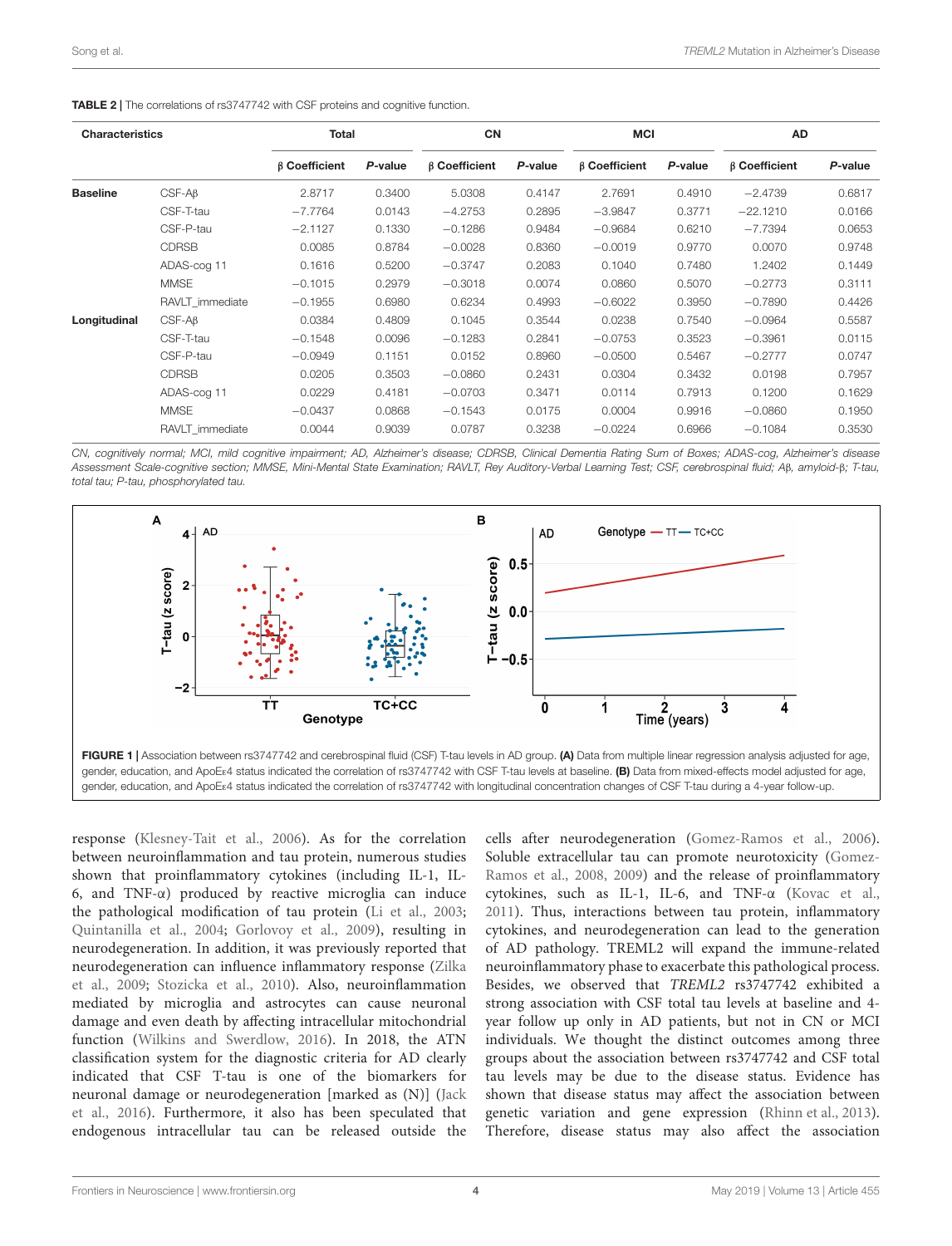between rs3747742 and CSF total tau levels at baseline and 4-year follow-up. However, the specific mechanism by which TREML2 rs3747742 affects the expression and function of related proteins with various disease status needs further study and interpretation.

In summary, our findings showed that TREML2 genetic mutation (rs3747742-C) was associated with CSF T-tau levels in AD patients, suggesting this mutation plays an important role in AD-related neurodegeneration. Neurodegeneration is a common pathway in various neurodegenerative diseases. However, as for other neurodegenerative disease, such as Parkinson's disease (PD), one study discovered that 24 PD susceptibility variants which identified in GWAS previously were not associated with TREML2 [\(Nalls et al.,](#page-5-24) [2014;](#page-5-24) [Chan et al.,](#page-4-10) [2016\)](#page-4-10). Thus, more independent researches with large sample size and diverse ethnicity are required to confirm the role of TREML2 in AD pathology.

## AUTHOR CONTRIBUTIONS

J-TY, LT, and Y-NS designed the study, ADNI conducted the subject recruitment and data collection. Y-NS, J-QL, and H-FW analyzed the data. Y-NS, J-TY, C-CT, and M-ST interpreted the findings of study. Y-NS, J-TY, J-QL, and X-PC wrote the manuscript.

## FUNDING

This work was supported by grants from the National Key R&D Program of China (2016YFC1305803), the Shandong Provincial Outstanding Medical Academic Professional Program, Taishan Scholars Program of Shandong Province (ts201511109, tsqn20161078, and tsqn20161079), Qingdao Key Health Discipline Development Fund, Qingdao Outstanding Health Professional Development Fund, and Shandong Provincial Collaborative Innovation Center for Neurodegenerative Disorders, Research Award Fund for Outstanding Young and Middle-aged Scientists of Shandong Province (BS2015SW006),

## **REFERENCES**

- <span id="page-4-1"></span>Benitez, B. A., Jin, S. C., Guerreiro, R., Graham, R., Lord, J., Harold, D., et al. (2014). Missense variant in TREML2 protects against Alzheimer's disease. Neurobiol. Aging 35, 1510.e19–1526. [doi: 10.1016/j.neurobiolaging.2013.12.010](https://doi.org/10.1016/j.neurobiolaging.2013.12.010)
- <span id="page-4-10"></span>Chan, G., White, C. C., Winn, P. A., Cimpean, M., Replogle, J. M., Glick, L. R., et al. (2016). Trans-pQTL study identifies immune crosstalk between Parkinson and Alzheimer loci. Neurol. Genet. 2:e90. [doi: 10.1212/nxg.000000000000](https://doi.org/10.1212/nxg.0000000000000090) [0090](https://doi.org/10.1212/nxg.0000000000000090)
- <span id="page-4-4"></span>Cruchaga, C., Kauwe, J. S., Harari, O., Jin, S. C., Cai, Y., Karch, C. M., et al. (2013). GWAS of cerebrospinal fluid tau levels identifies risk variants for Alzheimer's disease. Neuron 78, 256–268. [doi: 10.1016/j.neuron.2013.0](https://doi.org/10.1016/j.neuron.2013.02.026) [2.026](https://doi.org/10.1016/j.neuron.2013.02.026)
- <span id="page-4-2"></span>Desikan, R. S., Segonne, F., Fischl, B., Quinn, B. T., Dickerson, B. C., Blacker, D., et al. (2006). An automated labeling system for subdividing the human cerebral cortex on MRI scans into gyral based regions of interest. Neuroimage 31, 968–980. [doi: 10.1016/j.neuroimage.2006.0](https://doi.org/10.1016/j.neuroimage.2006.01.021) [1.021](https://doi.org/10.1016/j.neuroimage.2006.01.021)
- <span id="page-4-7"></span>Gomez-Ramos, A., Diaz-Hernandez, M., Cuadros, R., Hernandez, F., and Avila, J. (2006). Extracellular tau is toxic to neuronal

Projects of medical and health technology development program in Shandong Province (2015WSA02054). Data collection and sharing for this project was funded by the Alzheimer's Disease Neuroimaging Initiative (ADNI) (National Institutes of Health Grant U01 AG024904) and DOD ADNI (Department of Defense award number W81XWH-12-2-0012). ADNI is funded by the National Institute on Aging, the National Institute of Biomedical Imaging and Bioengineering, and through generous contributions from the following: AbbVie, Alzheimer's Association; Alzheimer's Drug Discovery Foundation; Araclon Biotech; BioClinica, Inc.; Biogen; Bristol-Myers Squibb Company; CereSpir, Inc.; Cogstate; Eisai Inc.; Elan Pharmaceuticals, Inc.; Eli Lilly and Company; EuroImmun; F. Hoffmann-La Roche Ltd. and its affiliated company Genentech, Inc.; Fujirebio; GE Healthcare; IXICO Ltd.; Janssen Alzheimer Immunotherapy Research & Development, LLC.; Johnson & Johnson Pharmaceutical Research & Development LLC.; Lumosity; Lundbeck; Merck & Co., Inc.; Meso Scale Diagnostics, LLC.; NeuroRx Research; Neurotrack Technologies; Novartis Pharmaceuticals Corporation; Pfizer Inc.; Piramal Imaging; Servier; Takeda Pharmaceutical Company; and Transition Therapeutics. The Canadian Institutes of Health Research is providing funds to support ADNI clinical sites in Canada. Private sector contributions are facilitated by the Foundation for the National Institutes of Health [\(http:](http://www.fnih.org) [//www.fnih.org\)](http://www.fnih.org). The grantee organization is the Northern California Institute for Research and Education, and the study is coordinated by the Alzheimer's Therapeutic Research Institute at the University of Southern California. ADNI data are disseminated by the Laboratory for Neuro Imaging at the University of Southern California.

#### <span id="page-4-3"></span>SUPPLEMENTARY MATERIAL

The Supplementary Material for this article can be found online at: [https://www.frontiersin.org/articles/10.3389/fnins.](https://www.frontiersin.org/articles/10.3389/fnins.2019.00455/full#supplementary-material) [2019.00455/full#supplementary-material](https://www.frontiersin.org/articles/10.3389/fnins.2019.00455/full#supplementary-material)

cells. FEBS Lett. 580, 4842–4850. [doi: 10.1016/j.febslet.2006.0](https://doi.org/10.1016/j.febslet.2006.07.078) [7.078](https://doi.org/10.1016/j.febslet.2006.07.078)

- <span id="page-4-9"></span>Gomez-Ramos, A., Diaz-Hernandez, M., Rubio, A., Diaz-Hernandez, J. I., Miras-Portugal, M. T., and Avila, J. (2009). Characteristics and consequences of muscarinic receptor activation by tau protein. Eur. Neuropsychopharmacol. 19, 708–717. [doi: 10.1016/j.euroneuro.2009.04.006](https://doi.org/10.1016/j.euroneuro.2009.04.006)
- <span id="page-4-8"></span>Gomez-Ramos, A., Diaz-Hernandez, M., Rubio, A., Miras-Portugal, M. T., and Avila, J. (2008). Extracellular tau promotes intracellular calcium increase through M1 and M3 muscarinic receptors in neuronal cells. Mol. Cell Neurosci. 37, 673–681. [doi: 10.1016/j.mcn.2007.12.010](https://doi.org/10.1016/j.mcn.2007.12.010)
- <span id="page-4-5"></span>Gorlovoy, P., Larionov, S., Pham, T. T., and Neumann, H. (2009). Accumulation of tau induced in neurites by microglial proinflammatory mediators. FASEB J. 23, 2502–2513. [doi: 10.1096/fj.08-123877](https://doi.org/10.1096/fj.08-123877)
- <span id="page-4-0"></span>Hardy, J., and Selkoe, D. J. (2002). The amyloid hypothesis of Alzheimer's disease: progress and problems on the road to therapeutics. Science 297, 353–356. [doi: 10.1126/science.1072994](https://doi.org/10.1126/science.1072994)
- <span id="page-4-6"></span>Jack, C. R. Jr., Bennett, D. A., Blennow, K., Carrillo, M. C., Feldman, H. H., Frisoni, G. B., et al. (2016). A/T/N: an unbiased descriptive classification scheme for Alzheimer disease biomarkers. Neurology 87, 539–547. [doi: 10.1212/wnl.](https://doi.org/10.1212/wnl.0000000000002923) [0000000000002923](https://doi.org/10.1212/wnl.0000000000002923)